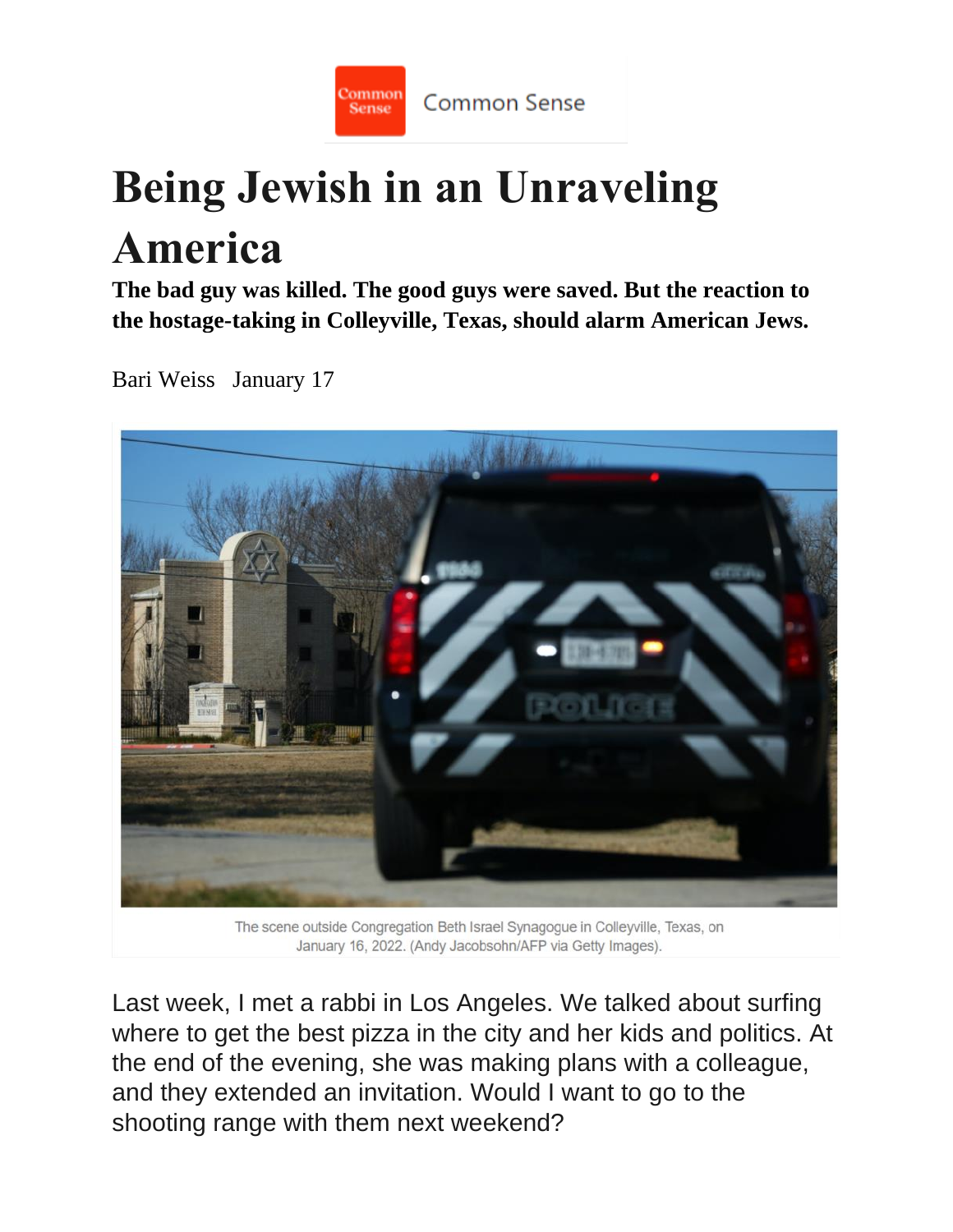I thought about the rabbi with her guns a lot over this Shabbat, as Jews who had gathered for services at Congregation Beth Israel in Colleyville, Texas, were taken hostage by a man named Malik Faisal Akram. After nearly 11 hours, thanks to earthly miracles of law enforcement and perhaps heavenly ones as well, they were freed unharmed. Akram, who had predicted his own death in his rantings captured on Facebook livestream, was dead.

The bad guy was killed. The good guys were saved. It doesn't often turn out that way. All the Jews I know—even the atheists are thanking God.

But why, despite my gratitude, do I feel so much rage? Why does it feel like there is so little comfort to be found? What has changed?

I did not feel this way in the horrific aftermath of the Tree of Life massacre—the most lethal in all of American Jewish history.

Back then, in October 2018, it felt like the whole country grasped that a wound to the Tree of Life was a wound to the Tree of Liberty itself. That the monstrous attack in my hometown was not simply an attack on Jews, but an attack on our collective home. And that what was at stake in standing up against the deranged, conspiratorial mindset that led a neo-Nazi to the synagogue that morning was nothing less than America itself.

What I now see is this: In America captured by tribalism and dehumanization, in an America swept up by ideologies that pit us against one another in a zero-sum game, in an America enthralled with the poisonous idea that some groups matter more than others, not all Jews—and not all Jewish victims—are treated equally. What seems to matter most to media pundits and politicians is not the Jews themselves, but the identities of their attackers.

And it scares me.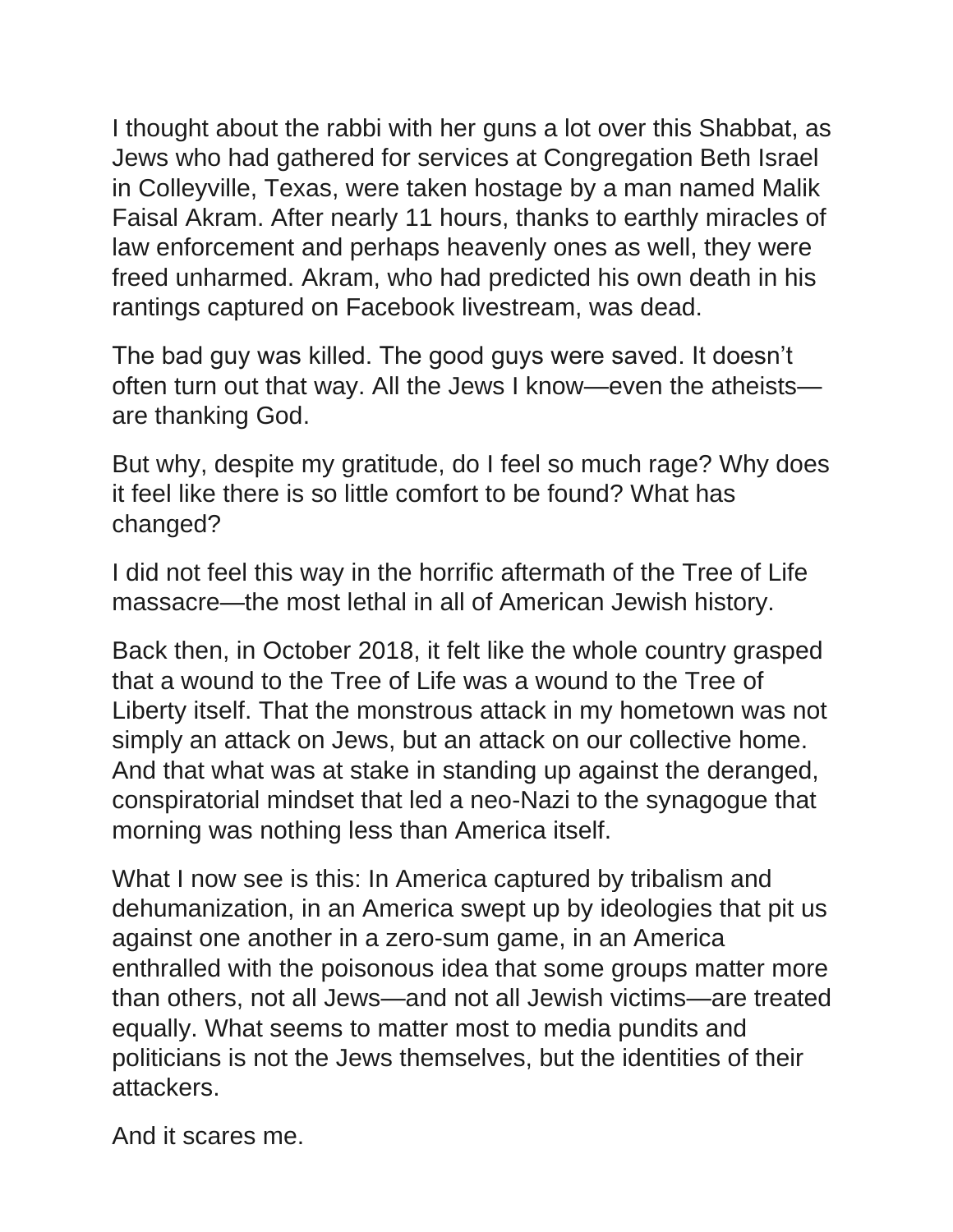The attack in Texas, the reaction to it, and the widespread willingness in our culture to judge violent acts based on their political utility, augurs a darkening reality for the six million Jews living in what the Founders insisted was a new Jerusalem. And for that new Jerusalem itself.

I first felt that sinking realization three years ago on a freezing day in Jersey City. If you don't think "Jews" when you hear that place name, it's because the murder of Jews that happened there in 2019 did not inspire the same national solidarity that enveloped Pittsburgh.

On December 10 that year, David Anderson and Francine Graham shot up a kosher supermarket on a street named for the Rev. Dr. Martin Luther King, killing three people in the process. We were very lucky the toll wasn't higher. Just to the left of the supermarket is a *cheder*, a school for Jewish children. Federal officials discovered a bomb in the killers' van powerful enough to kill and maim people five football fields away.

The pair hated cops and they hated Jews, a sentiment apparently driven by the twisted ideology of the Black Hebrew Israelites, who believe that they are the real Jews and that the real Jews are pretenders. Jews are "imposters who inhabit synagogues of Satan," Anderson [wrote](https://www.northjersey.com/story/news/hudson/2020/01/13/jersey-city-shooting-update-shooters-planned-greater-acts-mayhem/4454267002/) on social media. "They stole our heritage, they stole our birthright" Anderson said, before he murdered a young mother named Mindy Ferencz, a young man named Moshe Deutsch, and a 49-year-old Ecuadorian clerk who worked at the deli, Douglas Miguel Rodriguez. (They [murdered](https://www.nytimes.com/2019/12/15/nyregion/jersey-city-shooting-terrorism.html) a police officer and father of five named Joseph Seals earlier in the day.)

The day after the shooting, I went to the supermarket to do some reporting for a column I expected to publish. Unlike in Pittsburgh, there was not a single flower or condolence card. Just broken glass, and Hasidic Jews working with construction workers to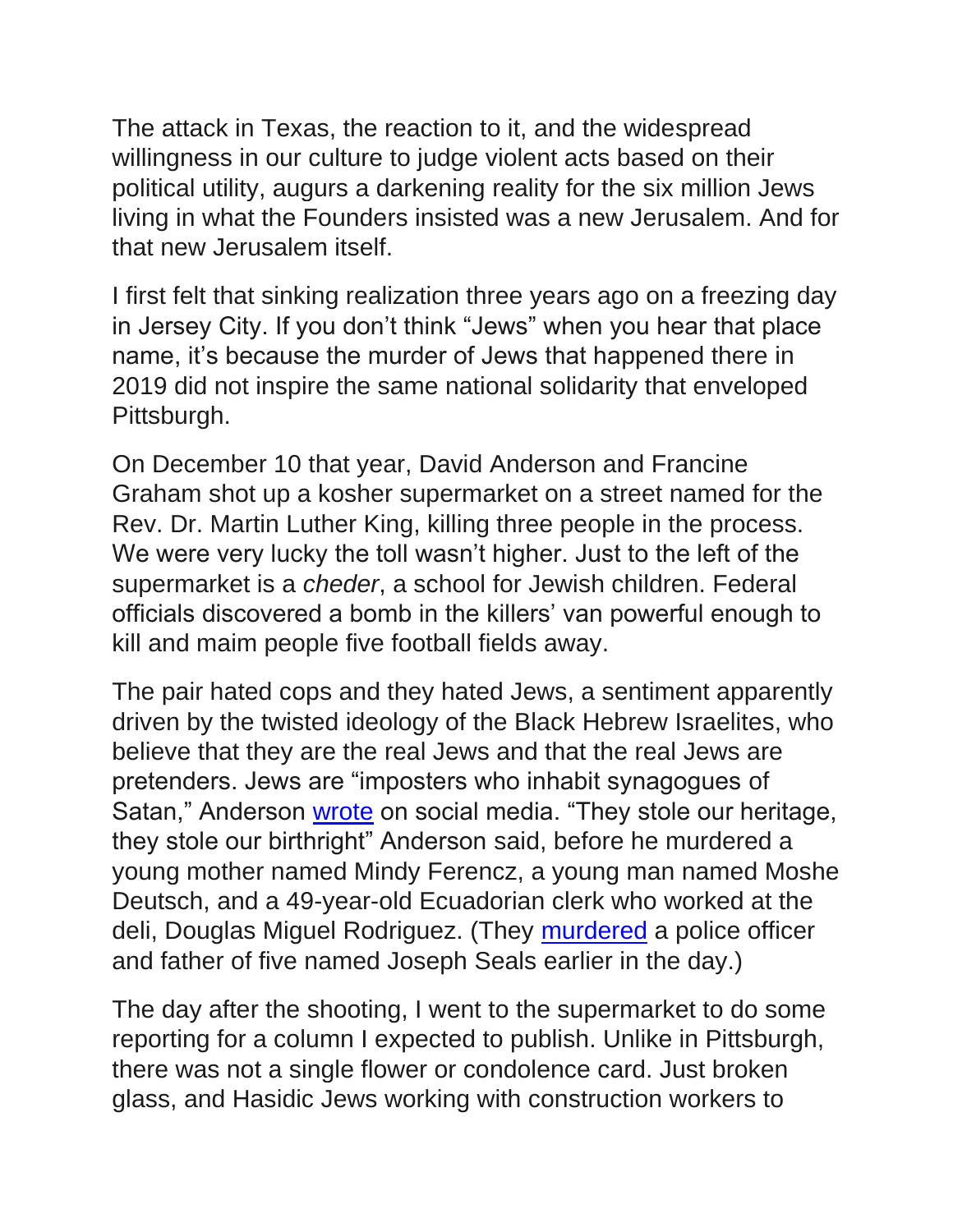board up the ransacked building, which was riddled with bullet holes. There were no television cameras.

No one in my social media feeds, to say nothing of mainstream reporters, wanted to look very hard at the killers' motives or at the responses among some members of the community. In [one](https://www.clevelandjewishnews.com/jns/new-jersey-residents-call-jersey-city-shooting-jew-shenanigans/article_1fa18cd0-caf7-5d22-a97b-929d622d5843.html)  [video](https://www.clevelandjewishnews.com/jns/new-jersey-residents-call-jersey-city-shooting-jew-shenanigans/article_1fa18cd0-caf7-5d22-a97b-929d622d5843.html) I came across, a local woman said that her "children are stuck at school because of Jew shenanigans. They are the problem . . . I blame the Jews. We never had a shooting like this until they came."

Joan Terrell-Paige, a school official in the city, explained on her Facebook page that the murderers effectively had no choice. The Jews (she called them "brutes") had caused their killers to murder them. "I believe they knew they would come out in body bags," she wrote of the killers. "What is the message they were sending? Are we brave enough to explore the answer to their message? Are we brave enough to stop the assault on the Black communities of America?"

The governor of the state and the mayor of Jersey City called for Terrell-Paige's resignation, but until [earlier this month,](https://ballotpedia.org/Joan_Terrell-Paige) she remained in her job. Shortly after the attack, John Flora, a Democrat running for Congress [described](https://www.insidernj.com/press-release/flora-challenges-leaders-converse/) her comments as "an invitation for the entire city to discuss honestly what led up to such a horrific event," going on to talk about various ills like gentrification.

I want you to imagine if, in the wake of the Walmart massacre in El Paso of August 2019, which left 23 dead and 23 others injured, a serious person—a politician—took the shooter's complaint about a "Hispanic invasion of Texas" seriously.

When eleven Jews who look like me were shot by a white supremacist in Pittsburgh, it was a clean story. Here was unadulterated evil mowing down the innocent. But Jews dressed in black hats and strange clothes with obscure accents? The ones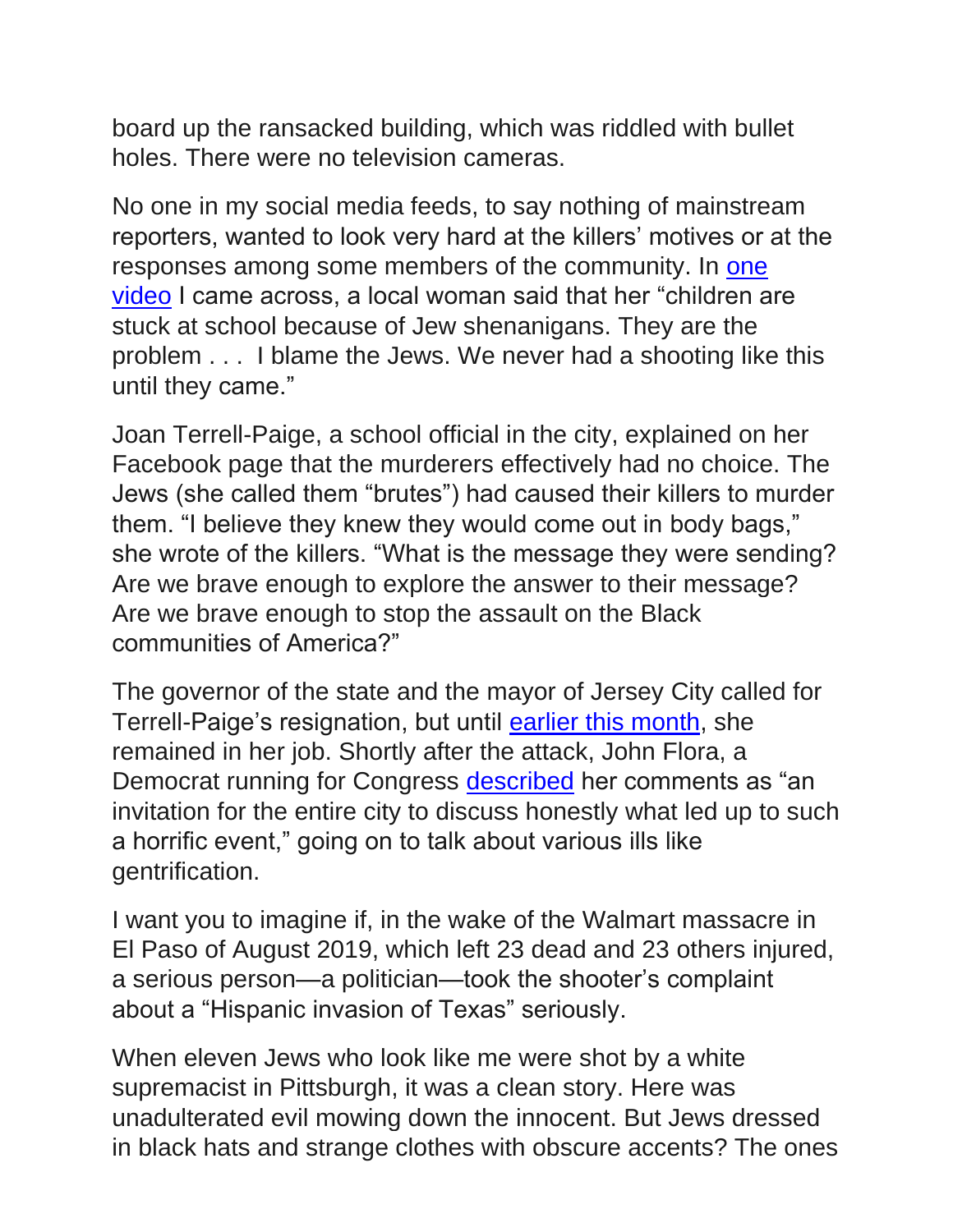in Jersey City or in Monsey or Crown Heights or Williamsburg or Borough Park?

These are imperfect victims. They are forgotten and overlooked because they are not the right kind of Jews. And because they weren't beaten or killed by the right kind of antisemites.

Neither was the hostage-taker in Colleyville, Texas. Malik Faisal Akram wasn't white, and he didn't talk about the Nazis or Hitler. He talked instead about the injustice done to his Aafia Siddiqui, a jihadi who is serving an 86-year sentence at a Texas prison for [assaulting](https://www.justice.gov/archive/opa/pr/2008/September/08-nsd-765.html) U.S. officers and employees with an M-4 rifle.

During her trial, Siddiqui told the judge she did not want anyone with "a Zionist or Israeli background" on the jury and suggested that they be subject to "genetic testing." As jurors left the courtroom at the end of the trial, Siddiqui said: "This is a verdict coming from Israel, not America. That's where the anger belongs."

Siddiqui is a committed Jew hater. But in its coverage of the Colleyville hostage-taking, the Associated Press [made no](https://twitter.com/CHSommers/status/1482590159925354499)  [mention](https://twitter.com/CHSommers/status/1482590159925354499) of any of this. Instead, the AP dutifully quoted the Council on American-Islamic Relations (CAIR), an organization whose executive director, Zahra Billoo, gave a speech in November railing against "Zionist synagogues" and blaming Zionists for Islamophobia and other ills. "Oppose the vehement fascists, but oppose the polite Zionists, too. They are not your friends," she said. "When we talk about Islamophobia and Zionism let's be clear about the connections."

The AP doesn't mention that either.

Perhaps it's unfair to single out the AP when the special agent in charge of the FBI Dallas Field Office had this to say: "We do believe from our engagement with this subject that he was singularly focused on one issue, and it was not specifically related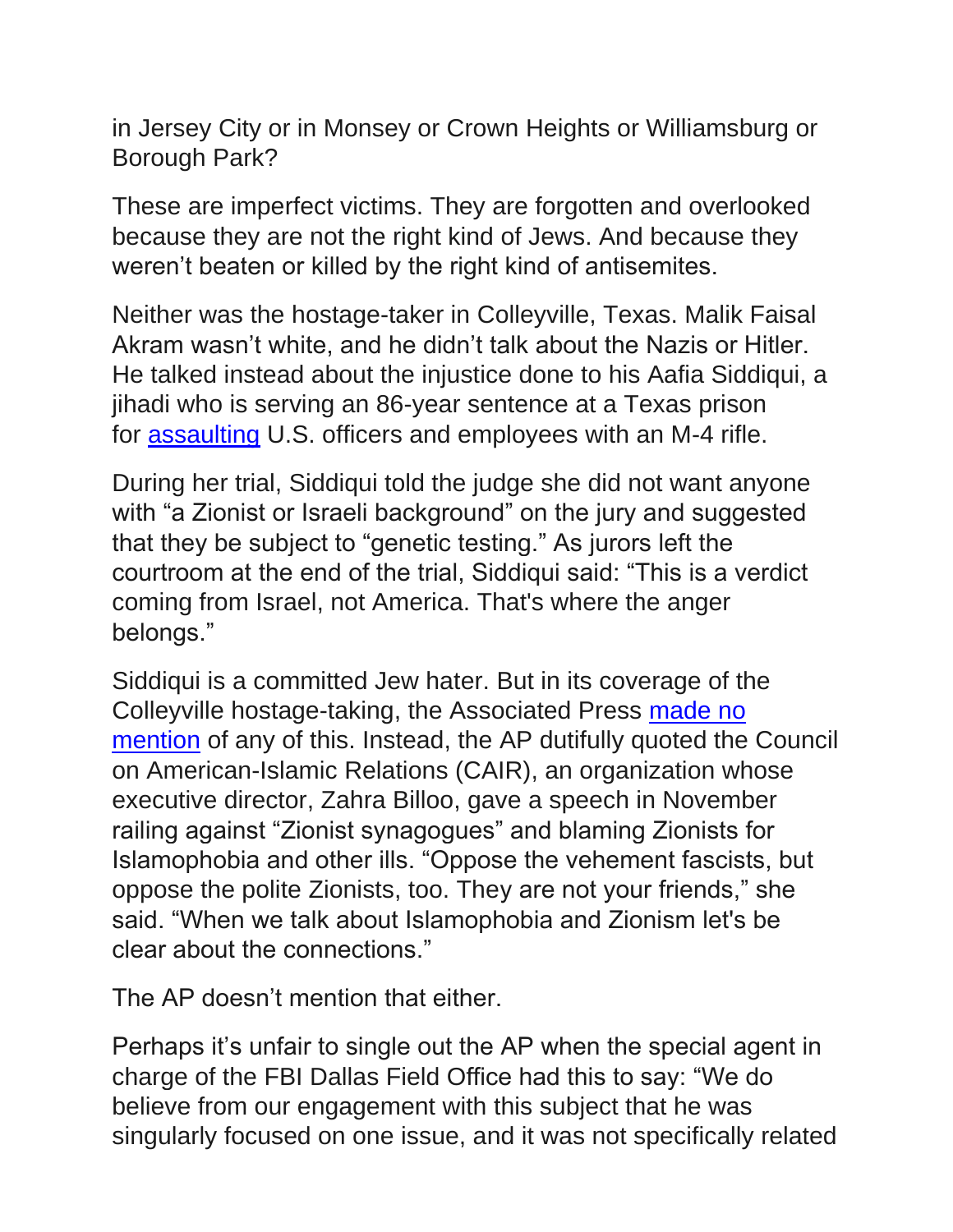to the Jewish community, but we are continuing to work to find the motive."

Imagine the FBI suggesting, in the wake of the murder of nine black parishioners at Emanuel African Methodist Episcopal Church by Dylann Roof, that it wasn't specifically related to the black community.

National Security Advisor Jake Sullivan [did call](https://twitter.com/NicoleSganga/status/1482780625060962309) the event an "act of terrorism" and an "act of antisemitism" on television this Sunday. But his notable exception proves the rule. His boss, President Joe Biden, could not manage to describe what any normal person could see: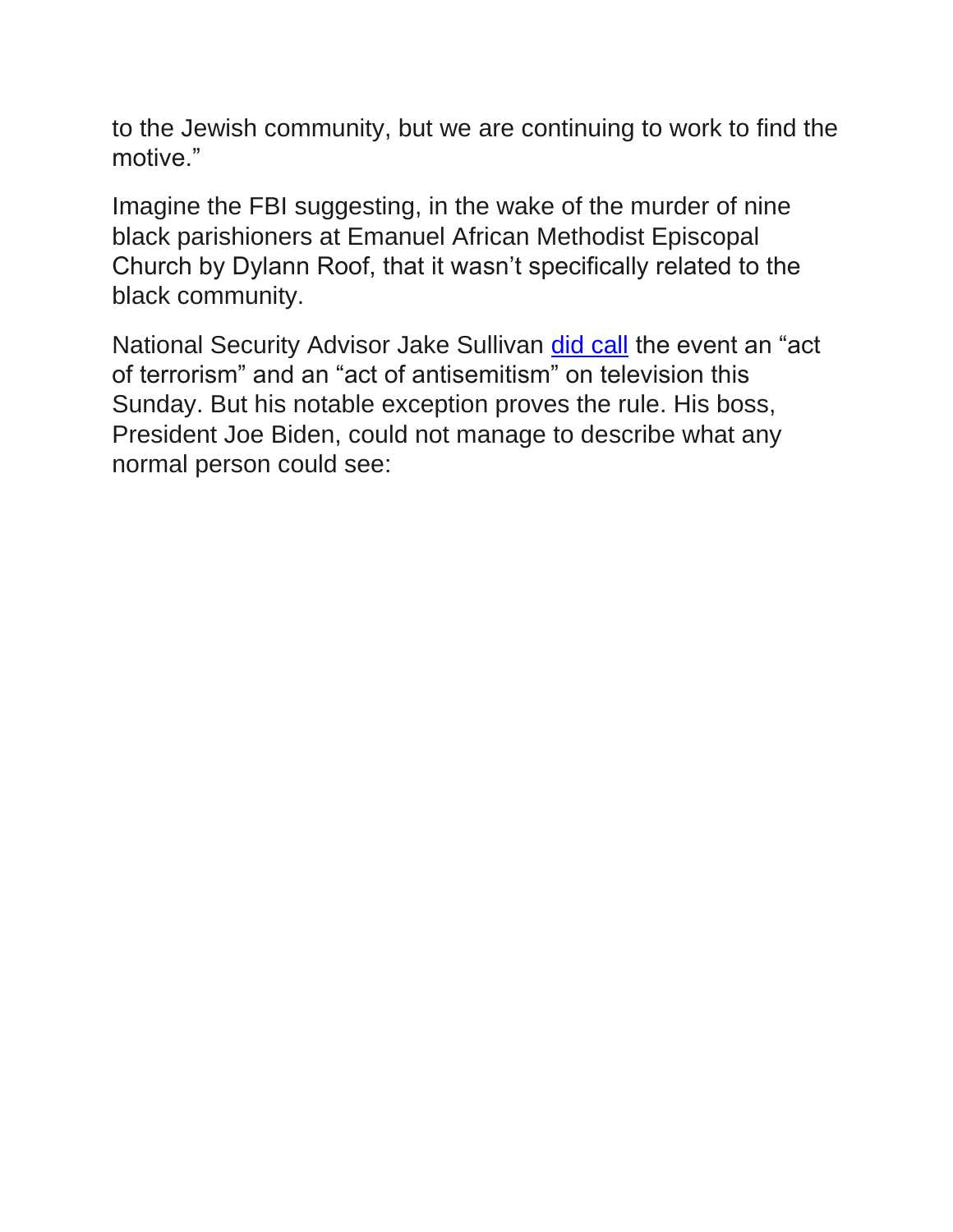

**The Post Millennial** @TPostMillennial

Biden: "I don't think there is sufficient information to know why he targeted that synagogue why he insisted on the release of someone who's been in prison for over 10 years... why he was using anti-Semitic & anti-Israeli comments."



It's not difficult to gin up outrage these days, yet you will not find celebrities or sports stars or influencers making #colleyville or #antisemitism go viral. Meanwhile, members of our so-called intelligentsia are claiming the real victims are not those innocent Jews held hostage, but Muslims who could face Islamophobiainspired violence: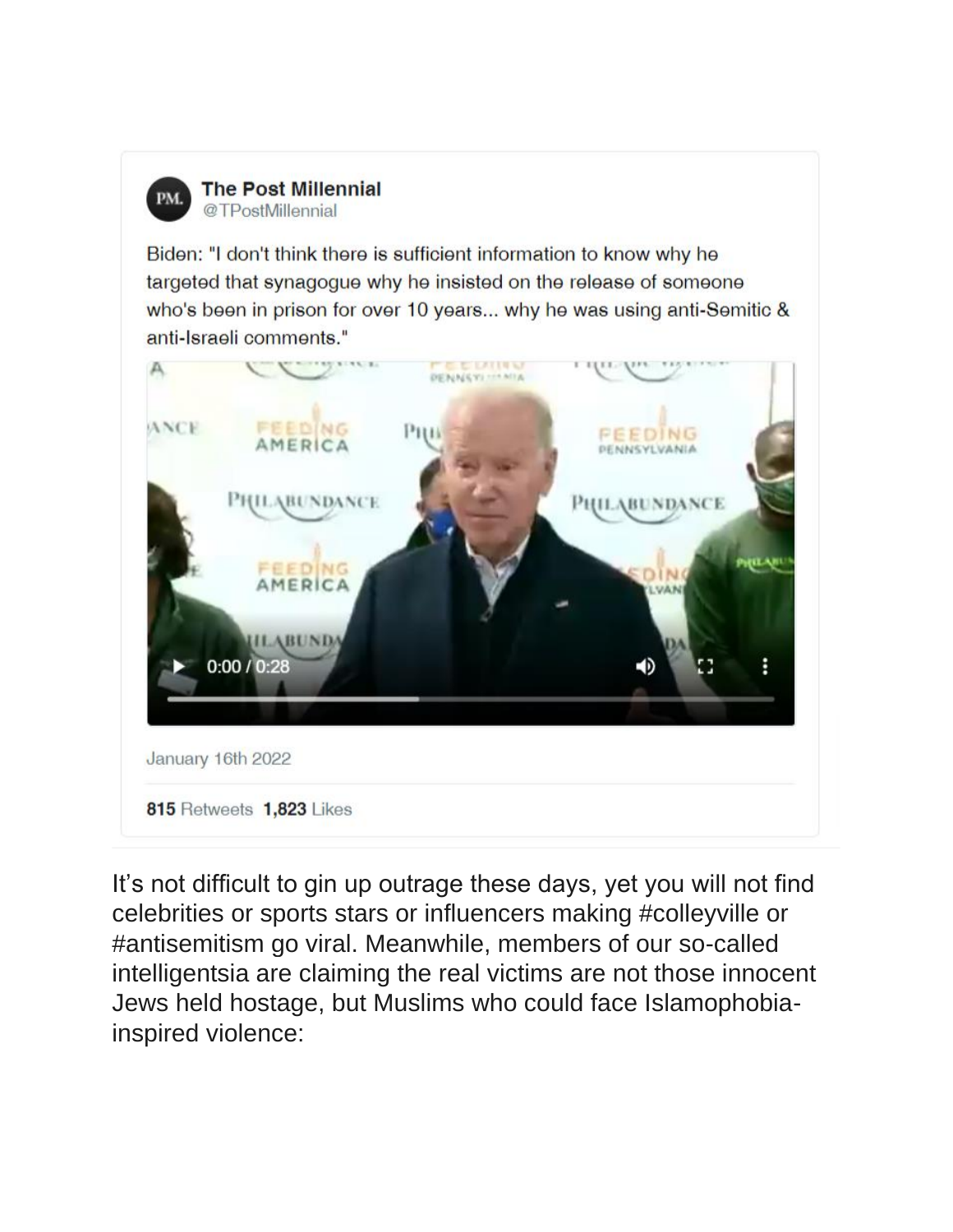

You're about to hear some ugly & vicious Islamophobia & anti-Muslim bigotry this weekend from elected officials, commentators and even mainstream media. Hope I'm wrong. People will use it to divide Jewish and Muslim communities for their political agenda. Don't fall for it.

January 15th 2022

2,492 Retweets 9,979 Likes

This was a statement put out *while American Jews were still being held hostage.*

Some of my fellow Jews seem more determined to preserve the proper narrative than to protect Jewish lives: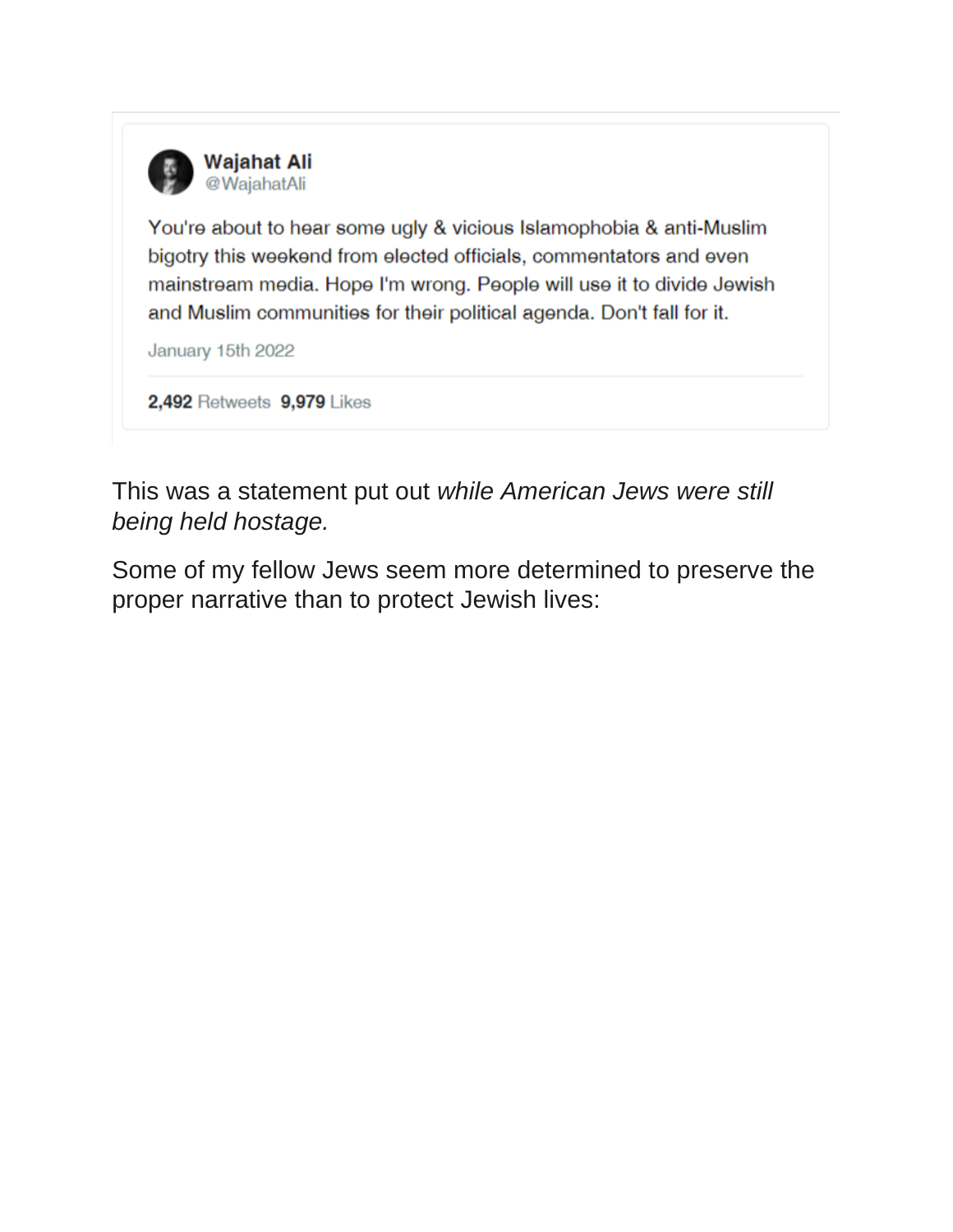

It really is a trifecta of awful tendencies on the Left: specious medicalization to compel a political stance (in this case, police "abolition"), an obnoxious vanguard speaking for Black people, who often don't agree, and the perfect unconcern for Jewish welfare.



28 Retweets 148 Likes

It reminded me of a Shabbat dinner I attended a few years back in the Bay Area. I was seated next to a woman who had just come back from a retreat. She raved about the experience—its diversity, its inclusion, the fact that so many kinds of people were represented. But then, some 15 minutes in, she told me that one thing bothered her. One of the most popular people at the retreat was recommending a book to everyone. It was called "Protocols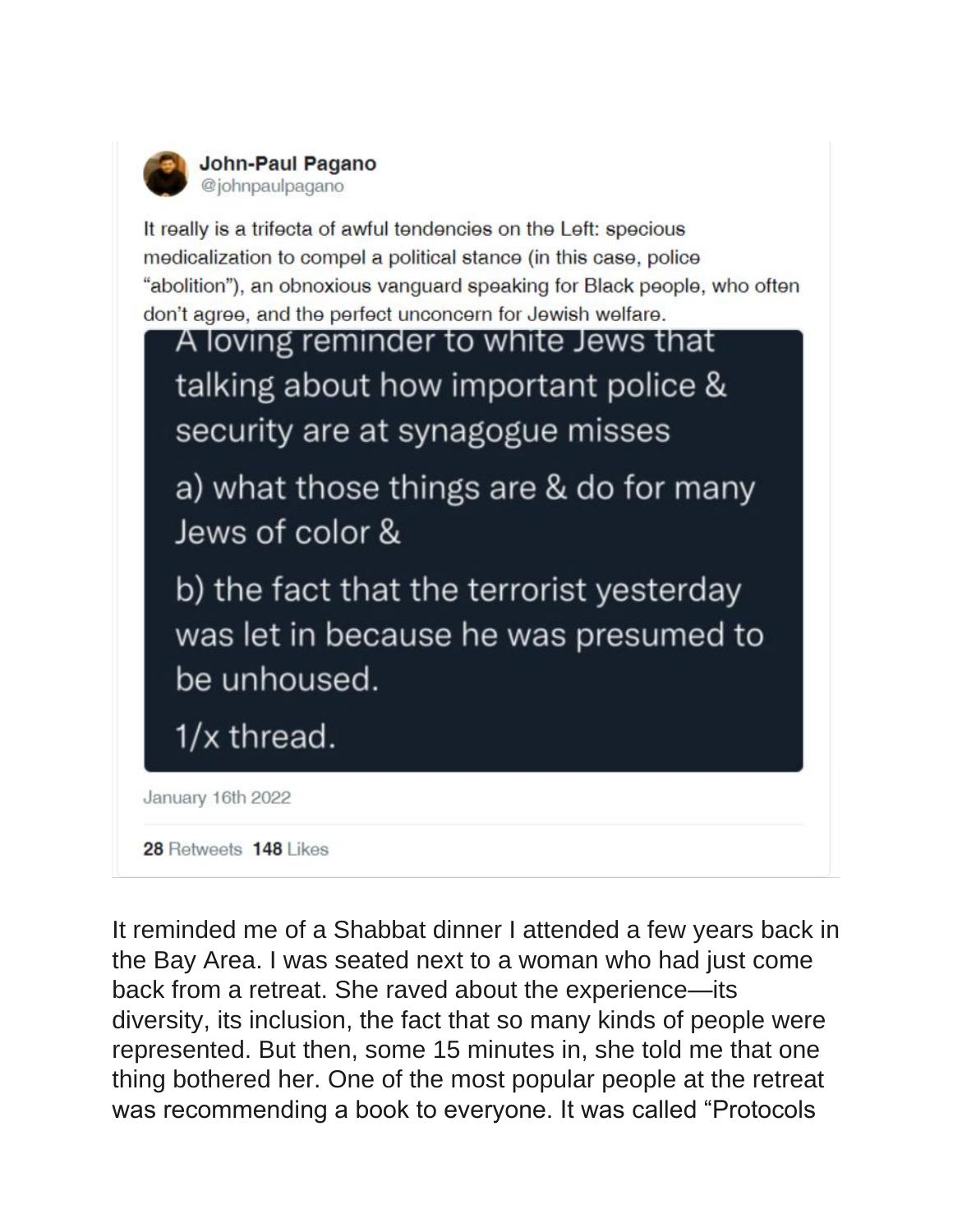of the Elders of Zion." This person also insisted that the Rothschilds controlled the weather.

She did not say a word lest she offend anyone.

American Jews have always told ourselves that we were different because this country was different—that it was exceptional. That the equivocation about Jew-hate that we are now witnessing was normal in other places but never would be so here. (I think of [Sarah Halimi,](https://www.nytimes.com/2019/12/05/opinion/politics/antisemitism-europe-corbyn.html) a Jewish woman who was beaten and thrown out of her Paris window by a man screaming "dirty Jew" and "Allahu Akbar." But French courts and much of the press decided that no motive could be ascertained. Ultimately, [charges were](https://bariweiss.substack.com/p/why-france-refuses-to-prosecute-an)  [dropped](https://bariweiss.substack.com/p/why-france-refuses-to-prosecute-an) against the perpetrator because he had smoked weed before the murder.)

But America will only remain exceptional if Americans fight for it. And very few people in positions of cultural and political power seem to have any will to wage that battle. They believe that we are not the land of freedom, the country that abolished slavery, but one where slavery persists in more subtle form. That our army is not a force for liberation, but oppression. That our courts are not fair and blind, but prejudiced. And that this country and our ally, Israel, are not democracies but bastions of racial supremacy.

Today is Martin Luther King Day and I'm thinking of his understanding that the demand for equal treatment comes at no one's expense because justice is not a zero-sum game. "We refuse to believe that there are insufficient funds in the great vaults of opportunity in this Nation," he said. "When the architects of our republic wrote the magnificent words of the Constitution and the Declaration of Independence, they were signing a promissory note to which every American was to fall heir. This note was a promise that all men—black men as well as white men—would be guaranteed the unalienable rights of life, liberty, and the pursuit of happiness."